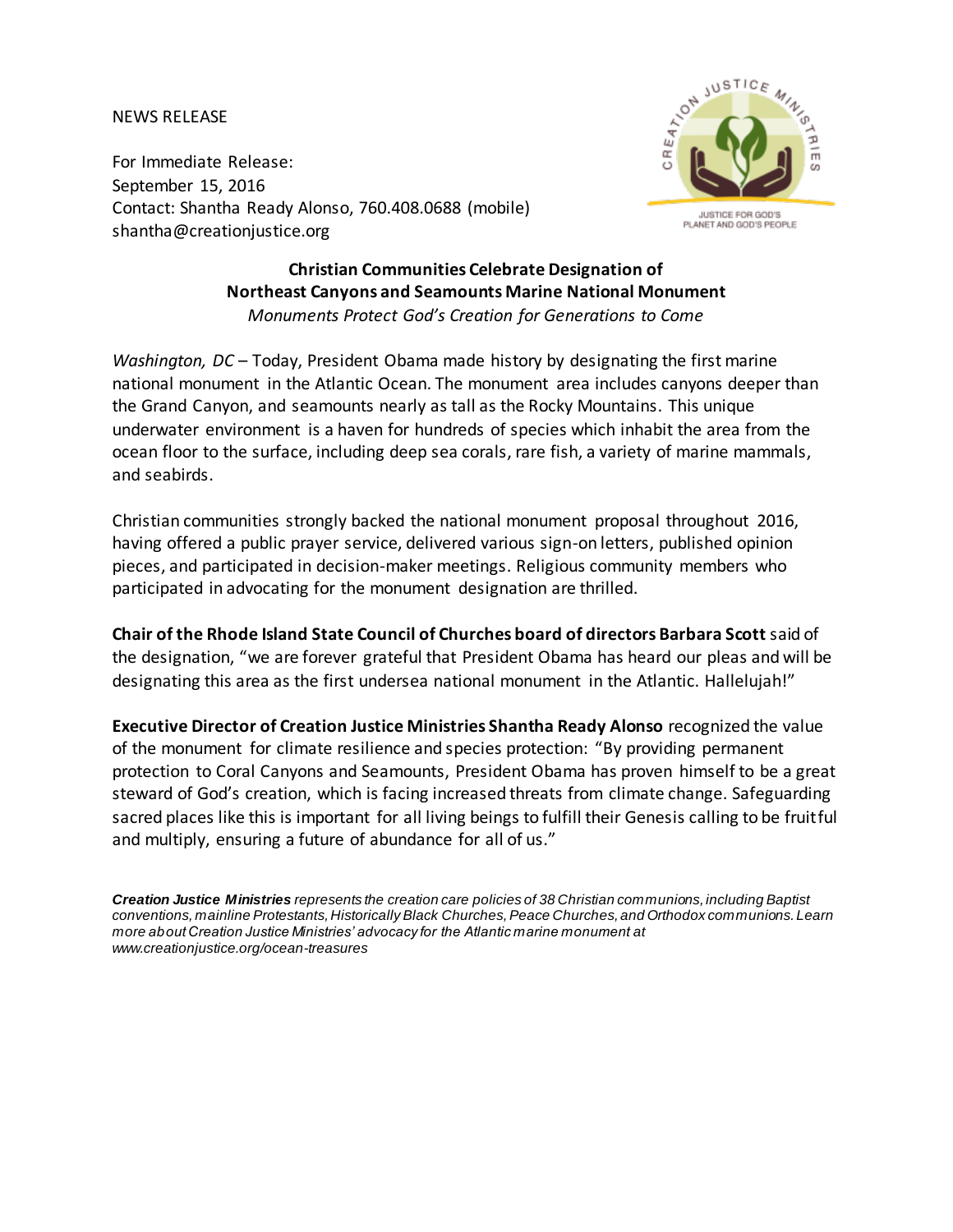

## **CREATION JUSTICE MINISTRIES**

Justice for God's planet and God's people.

## **CHRISTIAN LEADERS CELEBRATE THE NORTHEAST CANYONS AND SEAMOUNTS MARINE NATIONAL MONUMENT**

Future generations will look back on this moment with deep gratitude for the vision and witness that this official designation brings to one of the most critical and vibrant natural resources in New England waterways. This historic designation offers the possibility of a thriving future for God's sacred creation.

> The Reverend Stephanie M. Johnson Convener, New England Regional Environmental Ministries Network Co-Chair, Episcopal Church's Advisory Council on Care of Creation

"It is such a privilege to have been a part of the effort to help to protect and defend for all time New England's Coral Canyons and Seamounts: a sacred, God-given creation, that cannot advocate for itself without the constancy of a group like Creation Justice Ministries. Along with Save the Bay Rhode Island, the Rhode Island State Council of Churches joined this campaign of advocacy for a most wonderful part of our natural world many months ago. We are forever grateful that President Obama has heard our pleas and will be designating this area as the first undersea national monument in the Atlantic. Hallelujah!"

Barbara Scott, Chair, Board of Governors, Rhode Island State Council of Churches

"The rare and amazing marine creation in our new national monument in the Atlantic merits our wonder and awe. God's creation deserves this recognition and care, and we are grateful!" Rev. Laura Everett, Executive Director, Massachusetts Council of Churches

"Designating this monument is another sign that human beings are beginning to take seriously our urgent call to protect God's creation. In the words of Habbakuk, the day is drawing near when the earth shall be filled with the glory of God as the waters cover the sea. Thank you, President Obama."

Rev. Margaret Bullitt-Jonas, Missioner for Creation Care Episcopal Diocese of Massachusetts and United Church of Christ Massachusetts Conference